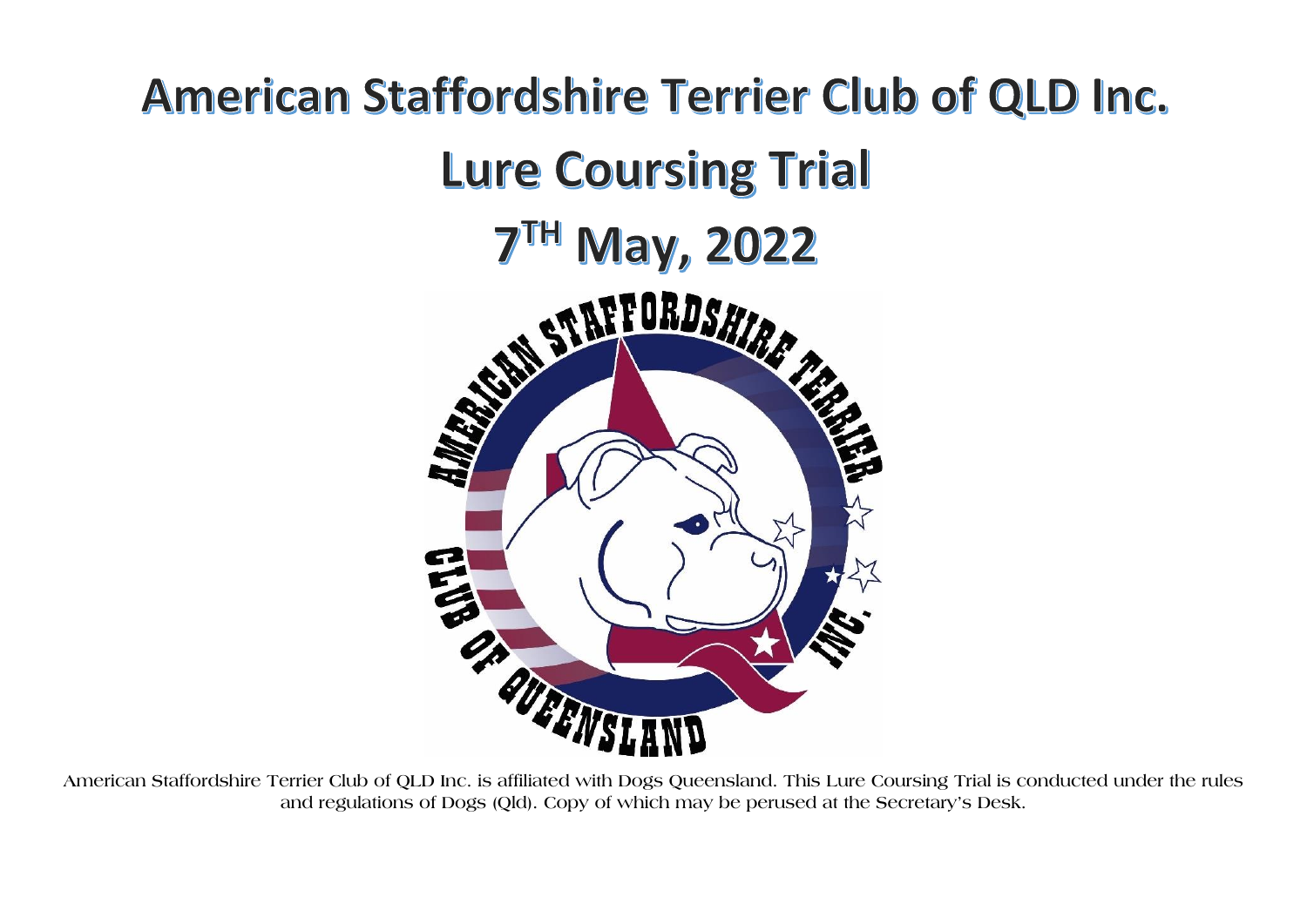# Trial Commences at 8.00am

# Vetting Commences  $\sim$  7.30am All Competitors

**Running Order:** 

| Course $1 -$ | Cat - JC   Sighthounds – JC   CA   CAA   CAX   CAM    Singles   Veteran   Open   Field Champion    Novice |  |  |  |  |  |
|--------------|-----------------------------------------------------------------------------------------------------------|--|--|--|--|--|
| Course $2 -$ | Cat - JC   Sighthounds – JC   CA   CAA   CAX   CAM    Singles   Veteran   Open   Field Champion    Novice |  |  |  |  |  |

| Judge:                        | Leah Perry                   | CA – JC, CA, CAA, CAX, O   |
|-------------------------------|------------------------------|----------------------------|
| Trial Manager:                | Karen Gordon                 | SH – JC, Singles, Veteran. |
| Trial Secretary:              | Maggie Gordon                | Field Champion             |
| Vetting Officers: Fiona Skews |                              |                            |
|                               | Karen Gordon                 | Awards                     |
| Huntmasters:                  | Diarmuid Crowley             | <b>COURSING ABILITY</b>    |
|                               | Fiona Skews                  | <b>CA Coursing Ability</b> |
|                               | Gate Stewards: Michael Skews | CA Coursing Ability Adva   |
|                               | Karen Gordon                 | CA Coursing Ability Excel  |

**ANKC Certificates** CA – JC, CA, CAA, CAX, CAM SH – JC, Singles, Veteran, Open, Field Champion

## Huntmasters: Diarmuid Crowley **COURSING ABILITY**  CA Coursing Ability  $1^{st}$ ,  $2^{nd}$ ,  $3^{rd}$ Gate Stewards: Michael Skews CA Coursing Ability Advanced 1 st, 2nd, 3rd CA Coursing Ability Excellent  $1^{st}$ ,  $2^{nd}$ ,  $3^{rd}$ CA Coursing Ability Master  $1^{st}$ ,  $2^{nd}$ ,  $3^{rd}$ **SIGHTHOUNDS** SH Single  $1^{st}$ ,  $2^{nd}$ ,  $3^{rd}$ SH Veteran 1<sup>st</sup>, 2<sup>nd</sup>, 3<sup>rd</sup> SH Veteran Field Champion 1  $1^{st}$ ,  $2^{nd}$ ,  $3^{rd}$ SH Open  $1^{st}$ ,  $2^{nd}$ ,  $3^{rd}$ SH Field Champion 1 1<sup>st</sup>, 2<sup>nd</sup>, 3<sup>rd</sup>

# hank you for entering our trial!!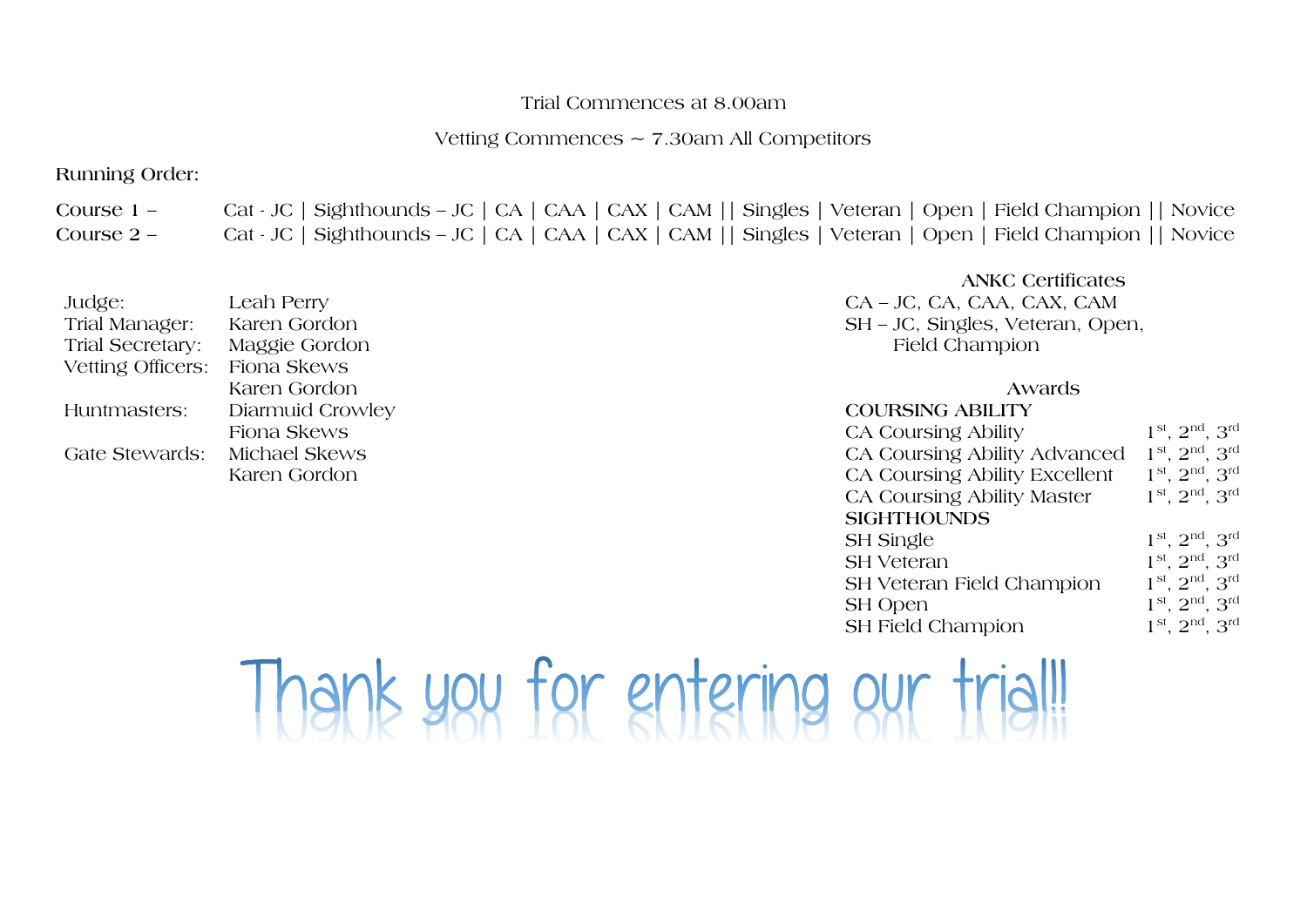| $\ddot{}$<br>Catalogue   | Class     | Pedigree<br>Name                                      | Call Name      | <b>Breed</b>                                          | Sex | Registration<br>Number | of Birth<br>Date | <b>Owners</b><br>Name          | Registration<br>Number<br>Owner | Pass/Fail   |
|--------------------------|-----------|-------------------------------------------------------|----------------|-------------------------------------------------------|-----|------------------------|------------------|--------------------------------|---------------------------------|-------------|
|                          |           |                                                       |                |                                                       |     |                        |                  | <b>COURSING ABILITY BREEDS</b> |                                 |             |
|                          |           |                                                       |                |                                                       |     | <b>JUNIOR COURSER</b>  |                  |                                |                                 |             |
| $\pm$                    | JC        | APEXSTAFF BLACK MAGIC                                 | <b>NYAH</b>    | <b>STAFFORDSHIRE</b><br><b>BULL TERRIER</b>           | B   | 4100347582             | 31/12/2020       | A. WOOD                        | 4100217798                      |             |
| $\overline{2}$           | <b>JC</b> | <b>CH. RIVERSRUN</b><br><b>CELESTIAL CALLING</b>      | <b>GRAYSON</b> | <b>SIBERIAN HUSKY</b>                                 | D   | 4100346957             | 05/12/2020       | <b>S. &amp; T. HEYS</b>        | 4100270006                      | <b>PASS</b> |
| 3                        | <b>JC</b> | <b>FENRIK FIRE LIGHTS THE</b><br><b>SKYE</b>          | <b>NINA</b>    | <b>GERMAN</b><br><b>SHORTHAIRED</b><br><b>POINTER</b> | B   | 2100556524             | 04/01/2021       | E. WHY                         | 4100205041                      | <b>PASS</b> |
| $\overline{\mathcal{L}}$ | <b>JC</b> | <b>CH. RAVENSNITE NO</b><br><b>MORE BUX</b>           | <b>JOSEPH</b>  | <b>COCKER SPANIEL</b>                                 | Ð   | 4100283942             | 24/12/2016       | A. UGRINIC                     | 4100161771                      | <b>PASS</b> |
| 5                        | <b>JC</b> | <b>MAGICMINE BLACK</b><br><b>ANGELS MAGIC</b>         | <b>CK</b>      | <b>STAFFORDSHIRE</b><br><b>BULL TERRIER</b>           | B   | 4100350421             | 05/02/2021       | P.HILL                         | 4100049481                      |             |
| 6                        | JC.       | SUP CH. OLIZURE<br><b>SILHOUETTO OF A MAN</b><br>(Al) | <b>GIBSON</b>  | <b>KERRY BLUE</b><br><b>TERRIER</b>                   | D   | 4100268353             | 07/01/2016       | <b>B. &amp; P. OLIPHANT</b>    | 4100046104                      | <b>FAIL</b> |
| $\overline{7}$           | JC        | <b>SPUD</b>                                           | <b>SPUD</b>    | <b>ASSOCIATE</b>                                      | N   | 401123AR               | 25/11/2019       | L. KOH                         | 4100274236                      | <b>PASS</b> |
| 8                        | <b>JC</b> | <b>ASHEPOINT KLERKS</b><br><b>HUNTER</b>              | <b>HUNTER</b>  | <b>GERMAN</b><br><b>SHORTHAIRED</b><br><b>POINTER</b> | N   | 4100352176             | 31/12/2021       | E. WHY                         | 4100205041                      | <b>PASS</b> |
| $\boldsymbol{\Theta}$    | <b>JC</b> | <b>MAGICMINE ANGEL OV</b><br><b>DESTRUCTION</b>       | <b>WHISKEY</b> | <b>STAFFORDSHIRE</b><br><b>BULL TERRIER</b>           | D   | 4100335699             | 11/03/2020       | A. WOOD                        | 4100217798                      |             |

Remember to update your Dogs titles as soon as you receive them on Show Manager!!!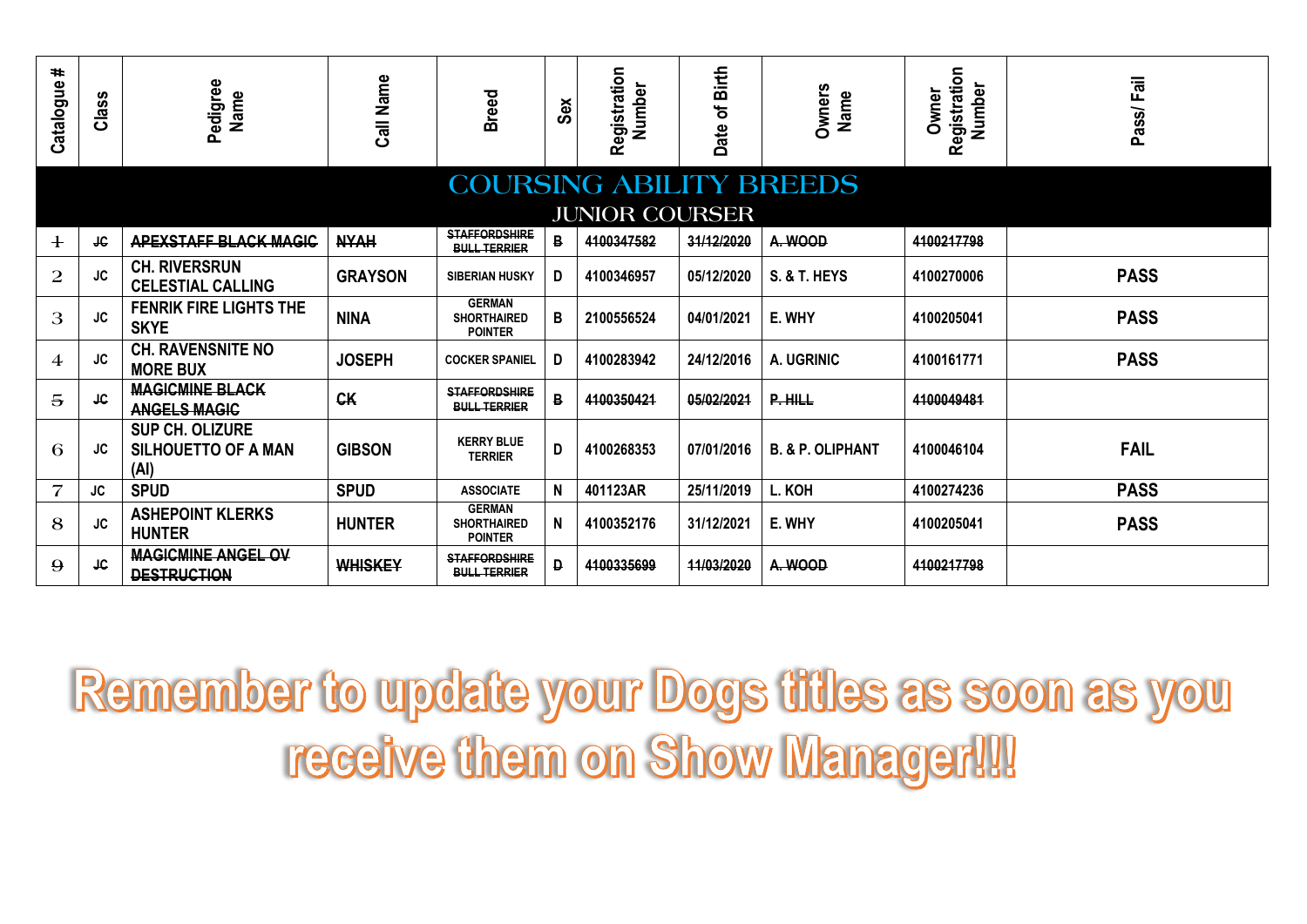| $\ddot{\phantom{1}}$<br>$\mathbf{Q}$<br>talogu<br>යි | ഗ<br>ä<br>ပ | лı<br>တ<br>$\equiv$<br>ത<br>œ<br>∼ | m | ě<br>ၯ | ື<br>ᢆ<br>$\sim$ | $\overline{\phantom{0}}$<br>B<br>$\sim$<br>മ | Œ.<br>₽<br>- | ്ധ<br>-<br>ത<br>c<br>$\equiv$<br>ഗ<br>ပ<br>దా —<br>∼<br>œ | $\overline{\phantom{a}}$ |
|------------------------------------------------------|-------------|------------------------------------|---|--------|------------------|----------------------------------------------|--------------|-----------------------------------------------------------|--------------------------|
|                                                      |             |                                    |   |        |                  | _                                            |              |                                                           |                          |

|    |           |                                                         |               |                                      |   | <b>SIGHTHOUNDS</b>    |            |                                                                            |            |                                   |
|----|-----------|---------------------------------------------------------|---------------|--------------------------------------|---|-----------------------|------------|----------------------------------------------------------------------------|------------|-----------------------------------|
|    |           |                                                         |               |                                      |   | <b>JUNIOR COURSER</b> |            |                                                                            |            |                                   |
| 10 | JC        | <b>MARANDELA MARENGO</b><br>(AI)                        | <b>MANGO</b>  | <b>RHODESIAN</b><br><b>RIDGEBACK</b> | B | 2100555954            | 08/01/2021 | K. SPARK                                                                   | 2100066813 | <b>PASS</b>                       |
| 11 | <b>JC</b> | <b>CH. EMPARI GO CLIMB A</b><br><b>CACTUS</b>           | <b>CACTUS</b> | <b>AFGHAN HOUND</b>                  | Ð | 4100343274            | 14/09/2020 | <b>J. GIBSON</b>                                                           | 4100252477 | <b>PASS</b>                       |
| 12 | <b>JC</b> | <b>SKYZAR FROZEN IN TIME</b><br>(AI)                    | <b>BRODIE</b> | <b>SALUKI</b>                        | D | 2100527554            | 19/09/2019 | N. SNERLING                                                                | 2100033035 | <b>PASS</b>                       |
| 13 | <b>JC</b> | <b>VALEIGHUNTER KO</b><br><b>FUSHION</b>                | <b>HARRY</b>  | <b>RHODESIAN</b><br><b>RIDGEBACK</b> | D | 4100343485            | 02/09/2020 | <b>A. &amp; L. BURNS-</b><br><b>HUTCHINSON &amp; D.</b><br><b>MITCHELL</b> | 4100267878 | <b>PASS</b>                       |
| 14 | <b>JC</b> | <b>EMPARI IN VINO VERITAS</b>                           | <b>DOC</b>    | <b>AFGHAN HOUND</b>                  | Ð | 4100343281            | 14/09/2020 | <b>J. GIBSON</b>                                                           | 4100252477 | <b>PASS</b><br>(JC JUDGES CHOICE) |
| 15 | <b>JC</b> | <b>CH. MARANDELA THE</b><br><b>PHANTOM CHANCE TD ET</b> | <b>JINDA</b>  | <b>RHODEISAN</b><br><b>RIDGEBACK</b> | B | 2100486118            | 26/10/2017 | <b>K. SPARK</b>                                                            | 2100066813 | <b>FAIL</b>                       |
| 16 | <b>JC</b> | <b>CH. BAGHDAD GET THE</b><br><b>PARTY STARTED</b>      | <b>MILEY</b>  | <b>SALUKI</b>                        | B | 2100517823            | 29/03/2019 | N. SNERLING & A.<br><b>CHATO</b>                                           | 2100096580 | <b>PASS</b>                       |
| 17 | JC        | <b>CH. EMPARI GET BACK</b><br><b>LORETTA</b>            | <b>FILLY</b>  | <b>AFGHAN HOUND</b>                  | B | 4100343280            | 14/09/2020 | <b>J. GIBSON</b>                                                           | 4100252477 | <b>PASS</b>                       |

Your dog's new title must be applied for before you advance to the next class!

If you have not applied, passes will not count!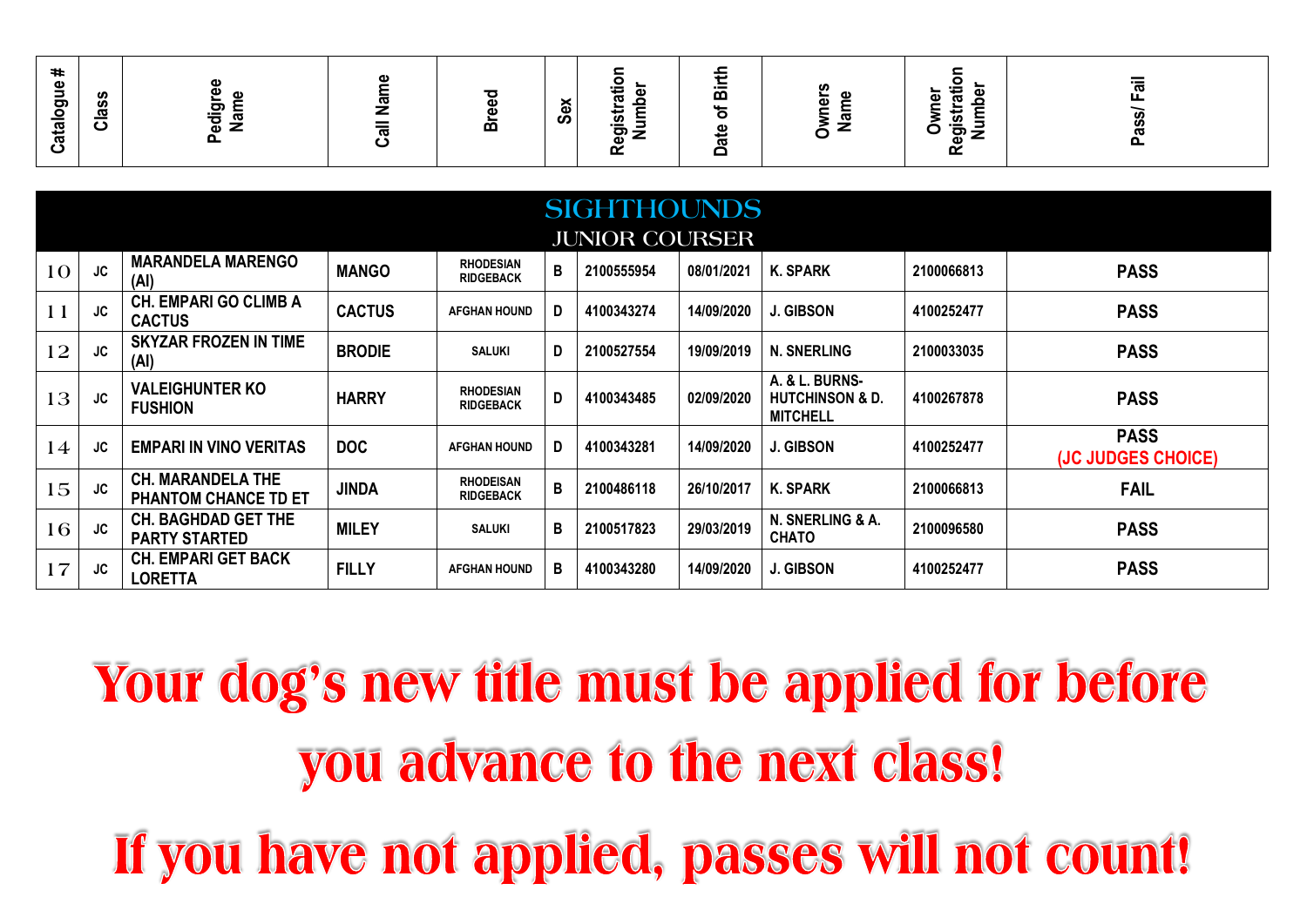| #<br>Catalogue | Class     | Pedigree<br>Name                                        | Call Name      | <b>Breed</b>                                              | Sex | Registration<br>Number         | Date of Birth | Owners<br>Name                                              | Registration<br>Number<br>Owner | 1st Run   | 2nd Run   | Score<br>Total: | Pass/Fail/<br>Points | Place           |
|----------------|-----------|---------------------------------------------------------|----------------|-----------------------------------------------------------|-----|--------------------------------|---------------|-------------------------------------------------------------|---------------------------------|-----------|-----------|-----------------|----------------------|-----------------|
|                |           |                                                         |                |                                                           |     | <b>COURSING ABILITY BREEDS</b> |               |                                                             |                                 |           |           |                 |                      |                 |
|                |           |                                                         |                |                                                           |     | <b>COURSING ABILITY</b>        |               |                                                             |                                 |           |           |                 |                      |                 |
| 18             | CA        | <b>AMDEA ROYAL</b><br><b>OBSESSION JC</b>               | <b>BELLA</b>   | <b>AMERICAN</b><br><b>STAFFORDSHIRE</b><br><b>TERRIER</b> | B   | 2100516000                     | 25/02/2019    | <b>F. SKEWS</b>                                             | 4100118105                      | <b>NS</b> | <b>NS</b> |                 | <b>FAIL</b>          |                 |
| $+9$           | <b>GA</b> | <b>CH. MAGICMINE DARK</b><br><b>KNIGHT CCD CD RA JC</b> | <b>MAX</b>     | <b>STAFFORDSHIRE</b><br><b>BULL TERRIER</b>               | Đ   | 4100237693                     | 18/01/2014    | P.HILE                                                      | 4100049481                      |           |           |                 |                      |                 |
| 20             | CA        | <b>CH. GOLDMARTINI OOPS I</b><br><b>DIDIT AGAIN</b>     | <b>LILLI</b>   | <b>GOLDEN</b><br><b>RETRIEVER</b>                         | B   | 4100342093                     | 24/08/2020    | A. MARTIN & G.<br><b>MELVILLE</b>                           | 4100251588                      | 49        | 62        | 111             | <b>PASS</b>          |                 |
| 21             | CA        | <b>CH. RIVERSRUN</b><br><b>BUTTERFLY KISSES JC</b>      | <b>NOVA</b>    | <b>SIBERIAN HUSKY</b>                                     | B   | 4100327902                     | 20/10/2019    | <b>S. &amp; T. HEYS</b>                                     | 4100270006                      | 73        | 75        | 148             | <b>PASS</b>          |                 |
| 22             | CA        | <b>RIZENSTAR NEVER LET ME</b><br>GO (AI) JC             | <b>ENZO</b>    | <b>AMERICAN</b><br><b>STAFFORDSHIRE</b><br><b>TERRIER</b> | D   | 4100266750                     | 07/11/2015    | <b>S. MCKENZIE</b>                                          | 4100083550                      | 81        | 79        | 160             | <b>PASS</b>          | 2 <sub>ND</sub> |
| 23             | CA        | <b>ALARVES KEEP N KOOL</b><br><b>DUDE</b>               | <b>DUDE</b>    | <b>PORTUGEUSE</b><br><b>PODENGO SMALL</b>                 | D   | 4100334639                     | 19/12/2019    | <b>J. MCKERNAN</b>                                          | 4100144903                      | 81        | 84        | 165             | <b>PASS</b>          | 1ST             |
| 24             | CA        | <b>CH. VAREWELL BLACK</b><br><b>ORCHID JC</b>           | <b>BLISS</b>   | <b>DALMATIAN</b>                                          | В   | 4100335300                     | 01/03/2020    | J. BEEBY                                                    | 4004598860                      | 77        | 81        | 158             | <b>PASS</b>          | 3RD             |
| 25             | CA        | <b>KALASKA PRINCE ALTAIR</b>                            | <b>ALTAIR</b>  | <b>SAMOYED</b>                                            | N   | 2100497199                     | 24/04/2018    | J. BEARD & D.<br><b>KLAAYSEN &amp; K.</b><br><b>O'RILEY</b> | 2100091371                      | 74        | 78        | 152             | <b>PASS</b>          |                 |
| 26             | CA        | <b>BELLCONN FOREVER</b><br><b>IRONSIDE</b>              | <b>MAZE</b>    | <b>STAFFORDSHIRE</b><br><b>BULL TERRIER</b>               | B   | 2100099708                     | 15/04/2020    | <b>N. BUTLER</b>                                            | 4100140873                      | 78        | 74        | 152             | <b>PASS</b>          |                 |
| 27             | GA        | <b>BEAURITE CHARLIE</b><br><b>BROWN</b>                 | <b>CHARLIE</b> | <b>STAFFORDSHIRE</b><br><b>BULL TERRIER</b>               | B   | 4100300801                     | 12/12/2017    | <b>T. CONELIUS</b>                                          | 4100225716                      |           |           |                 |                      |                 |
| 28             | <b>CA</b> | <b>TREDANKY ALASTAR</b><br><b>GRAND AT ELUZIVE</b>      | <b>IVY</b>     | <b>AMERICAN</b><br><b>STAFFORDSHIRE</b><br><b>TERRIER</b> | B   | 4100328592                     | 29/09/2019    | D. DAVIES/D.<br><b>CROWLEY</b>                              | 4100238010                      |           |           |                 |                      |                 |
| 29             | <b>CA</b> | <b>CH. MAGICMINE KNIGHTS</b><br>ANGEL JC RN JD AD       | GUCCI          | <b>STAFFORDSHIRE</b><br><b>BULL TERRIER</b>               | B   | 4100286614                     | 10/02/2017    | P.HILL                                                      | 4100049481                      |           |           |                 |                      |                 |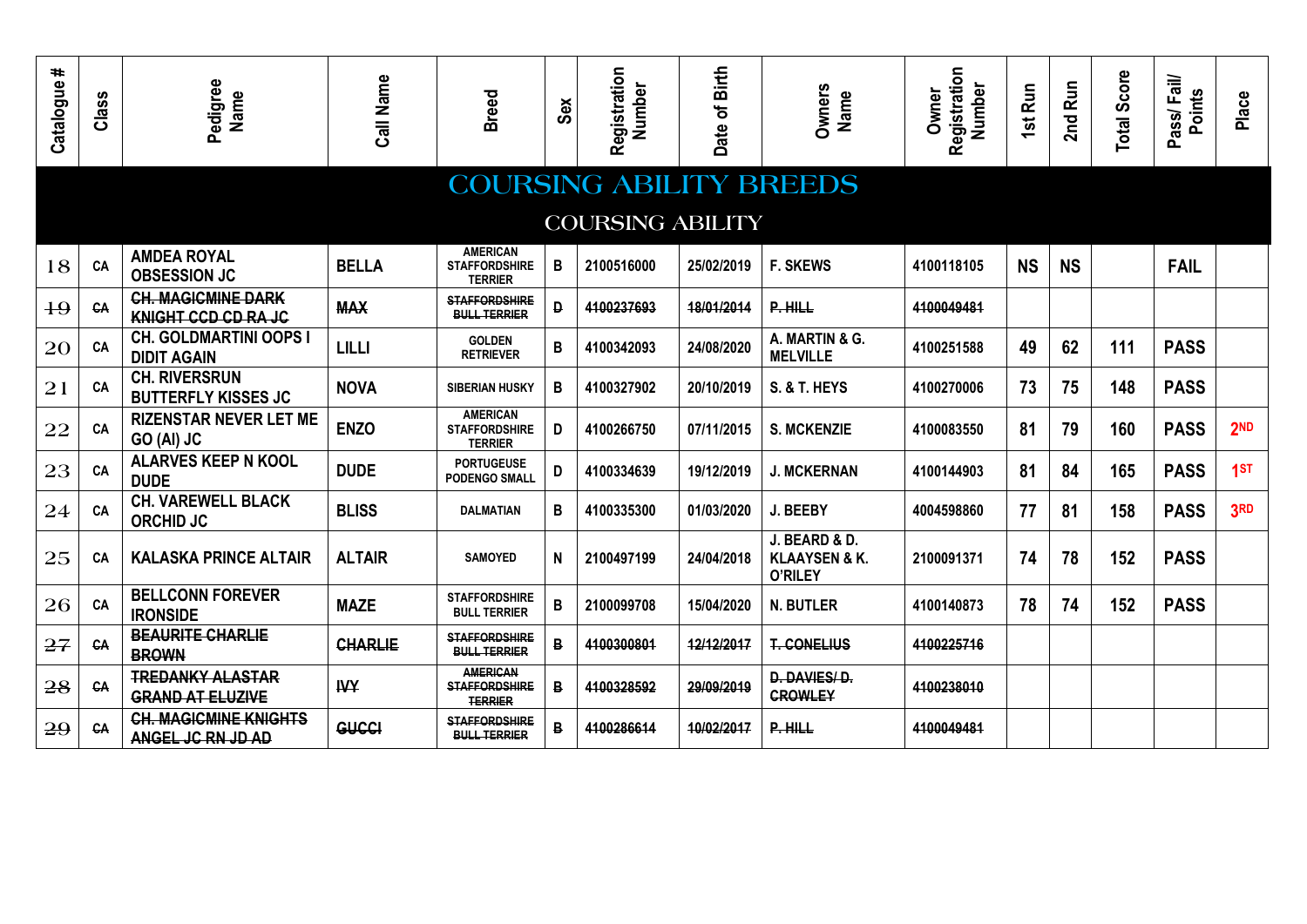| #<br>Catalogue | ဖာ<br>Clas | Pedigree<br>Name                                      | Name<br>$\overline{\overline{3}}$ | <b>Breed</b>                                              | Sex | Ξ.<br>egistration<br>Number<br>œ | Birth<br>৳<br>Date | <b>Owners</b><br>Name | Registration<br>Number<br>Owner | <b>Run</b><br>15 <sub>1</sub> | <b>Run</b><br>2 <sub>nd</sub> | Score<br>Total | $\ddot{=}$<br><b>Points</b><br>ட்<br>ass/<br>൨ | Place           |
|----------------|------------|-------------------------------------------------------|-----------------------------------|-----------------------------------------------------------|-----|----------------------------------|--------------------|-----------------------|---------------------------------|-------------------------------|-------------------------------|----------------|------------------------------------------------|-----------------|
|                |            |                                                       |                                   |                                                           |     | <b>COURSING ABILITY ADVANCED</b> |                    |                       |                                 |                               |                               |                |                                                |                 |
| 30             | CAA        | <b>CH. RAVENSITE BETYA</b><br><b>BOTTOM DOLLAR CA</b> | <b>DOLLAR</b>                     | <b>COCKER SPANEIL</b>                                     |     | 4100285934                       | 04/01/2017         | A. UGRINIC            | 4100161771                      | 77                            | 82                            | 159            | <b>PASS</b>                                    | 3 <sub>RD</sub> |
| 31             | CAA        | <b>CH. AMSERAPHS LIVE</b><br>YOUR DREAMS (AI) CA      | <b>BROCKY</b>                     | <b>AMERICAN</b><br><b>STAFFORDSHIRE</b><br><b>TERRIER</b> |     | 2100430477                       | 02/06/2015         | <b>F. SKEWS</b>       | 4100118105                      | 73                            | 81                            | 154            | <b>PASS</b>                                    |                 |
| 32             | CAA        | <b>EDENSIDE BUSH RANGER</b><br><b>MECA</b>            | <b>SCOOTA</b>                     | <b>BORDER TERRIER</b>                                     |     | 2100447152                       | 27/02/2016         | <b>N. MCKENZIE</b>    | 2100083709                      | 84                            | 87                            | 171            | <b>PASS</b>                                    | 2 <sub>ND</sub> |
| 33             | CAA        | <b>HARVEY</b>                                         | <b>HARVEY</b>                     | <b>ASSOCIATE</b>                                          | N   | 401027AR                         | 13/08/2019         | <b>M. JACKSON</b>     | 4100253514                      | 90                            | 87                            | 177            | <b>PASS</b>                                    | 1ST             |
| 34             | CAA        | <b>NATEDOGZ HOT LAVA</b>                              | <b>ASTERIX</b>                    | <b>STAFFORDSHIRE</b><br><b>BULL TERRIER</b>               | D   | 4100258220                       | 27/05/2015         | <b>N. BUTLER</b>      | 4100140873                      | 70                            | 74                            | 144            | <b>PASS</b>                                    |                 |
| 35             | GAA        | <b>MAGICMINE INDIAN SPIRIT</b><br><b>CA</b>           | <b>TURTLE</b>                     | <b>STAFFORDSHIRE</b><br><b>BULL TERRIER</b>               | В   | 4100253916                       | 04/02/2015         | P.HILL                | 4100049481                      |                               |                               |                |                                                |                 |

|    |                         |                                                      |              | COURSING!                                                 | <b>JTY</b><br><b>ABII</b> | EXCEI      | ENT<br>JH    |            |     |     |             |    |
|----|-------------------------|------------------------------------------------------|--------------|-----------------------------------------------------------|---------------------------|------------|--------------|------------|-----|-----|-------------|----|
| 36 | $\sim$ AV<br><b>GAZ</b> | I. STARSDELIGHT BORN<br>CH.<br><b>RULER (AI) CAA</b> | <b>REBEI</b> | <b>AMERICAN</b><br><b>STAFFORDSHIRE</b><br><b>TERRIER</b> | 4100276796                | 20/07/2016 | <b>SKEWS</b> | 4100118105 | - - | 144 | <b>PASS</b> | 15 |

|    |                                    | <b>LITY MASTER</b><br><b>COURSING</b><br><b>ABII</b>    |              |                  |   |            |            |                 |           |    |    |     |             |            |  |
|----|------------------------------------|---------------------------------------------------------|--------------|------------------|---|------------|------------|-----------------|-----------|----|----|-----|-------------|------------|--|
| 37 | $\sim$ $\sim$ $\sim$<br><b>CAM</b> | ZZY AD JDX<br><b>STAPOS SNAZZ1.</b><br><b>SD ET CAX</b> | <b>BILKO</b> | <b>DALMATIAN</b> | в | 4100216453 | 19/02/2012 | <b>K. PAYNE</b> | 410016382 | 76 | -- | 153 | <b>PASS</b> | <b>4ST</b> |  |